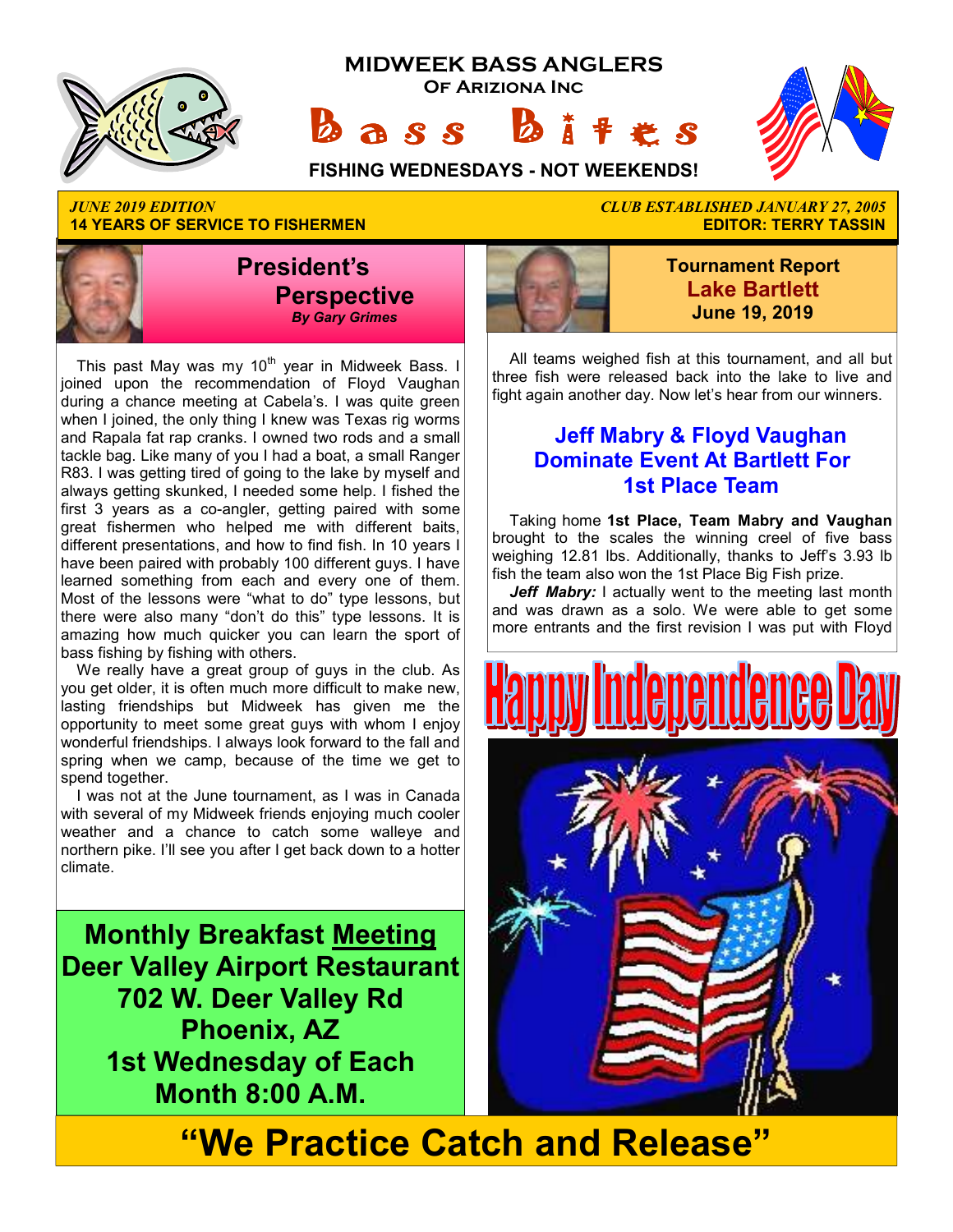Page 2



#### *1st Place Jeff Mabry & Floyd Vaughan*

Vaughn. Floyd and I have never fished together, but we have spoken a couple times. I figured it would be a fun day regardless of the outcome.

 I took out a buddy and his daughter Tuesday to see if I could figure something out. I figured out fishing wasn't very good, there was no reaction bite, and I didn't need to fish any where I had fished the previous day. We caught a few fish, but they were pretty small.

 Because I am not very smart we started throwing reaction baits early. Floyd threw a blade and I threw a buzz bait; shockingly neither worked. We slowed down a bit and I finally caught a few little ones on the bottom; one with a Ned rig and a couple Floyd got on a jig.

 We left that area to head over close to the ramp where there were a couple of humps where I found fish, but we couldn't get any to go.

 Our third spot was partially occupied by Lew Southard. I asked to make sure I wasn't impeding on him and he took one side of an island and told us we could take the other. We watched Lew catch several fish, but we only got one. Floyd caught a nice 2 plus pounder to get us our first decent fish.

 Then the fun started when we went to our next spot. I hadn't fished it in years and it was underwater, but made a nice island with a saddle to a point. On my third cast I got one close to 3 pounds. I was just throwing one of Lou Hirlemann's Shakey Heads with a green pumpkin chigger craw. We worked our way around the island and

### **Next Meeting Next Tournament**

 Our next club meeting for 2019 is scheduled for **Wednesday, 3 July** starting at 8:00 AM, at **Deer Valley Airport Restaurant** (just one mile north of I-101 at the intersection of 7th Ave & Deer Valley Road). We hope you will come early and have breakfast together.

 The next club points tournament is scheduled for **Lake Pleasant** on **17 July 2019.** Club headquarters and weigh-in location will be announced. Tournament hours are **Safe Light to 11 AM.** 

positioned the boat to fan cast over the saddle. Pretty quickly we started catching fish. I'm not sure which ones came first, but I know Floyd caught a couple and on back to back casts I was able to catch a nearly 2.5 pounder and then the big fish (3.93) of the tournament. Floyd made a great catch with the net on one that I wasn't able to get a good hook set on. The fish came undone in the air and Floyd caught it perfectly. We caught one more nearly 2 pounds on that saddle and I am not sure if we caught another fish for the day. We fished some other areas, but both of us felt like the pressure was off.

 If you haven't ever spent a few hours with Floyd on a boat you have missed out. We laughed all day long, even before we started getting the good ones. Thanks to Gary and Jason for a fast and efficient weigh in.

 P.S…Look how Floyd parked in front of my house. I am the one on the left and he blocked part of my neighbor's driveway. Of course we didn't notice this at 3:00 AM, so it stayed like that until we returned from the tournament.



#### **Soft Plastics Propel Jeff Mason & Rick Brown To 2nd Place Overall Finish**

In **2nd Place** Team **Jeff Mason & Rick Brown** weighed five bass for a total weight of 9.83 lbs. Rick's 3.14 lb bass took **2nd Place Big Bass** honors.

Jeff Mason: Congrats to Jeff and Floyd for their win with a great bag for Bartlett. Luck of the draw, I got Rick Brown for a partner, who by the way won last month's tournament at Bartlett. Rick and I pre-fished Monday and had a pretty good day, catching fish on his Carolina rig and me on a jig. We tried top water on Monday with NO bites.

 I guess we are not very coachable because as boat number 3 on tournament day we headed for the dam area and threw topwater lures; NO bites. I got a few bites on a KVD 5XD Crankbait in Citrus shad color and lost a decent one at the boat, ouch! We started fishing spots all the way up to the mouth of the river catching a few fish on Rick's Carolina rig and me on a drop shot. Rick caught a nice one on his rig that absolutely swallowed his craw and we ended up losing him for our one dead fish. I caught a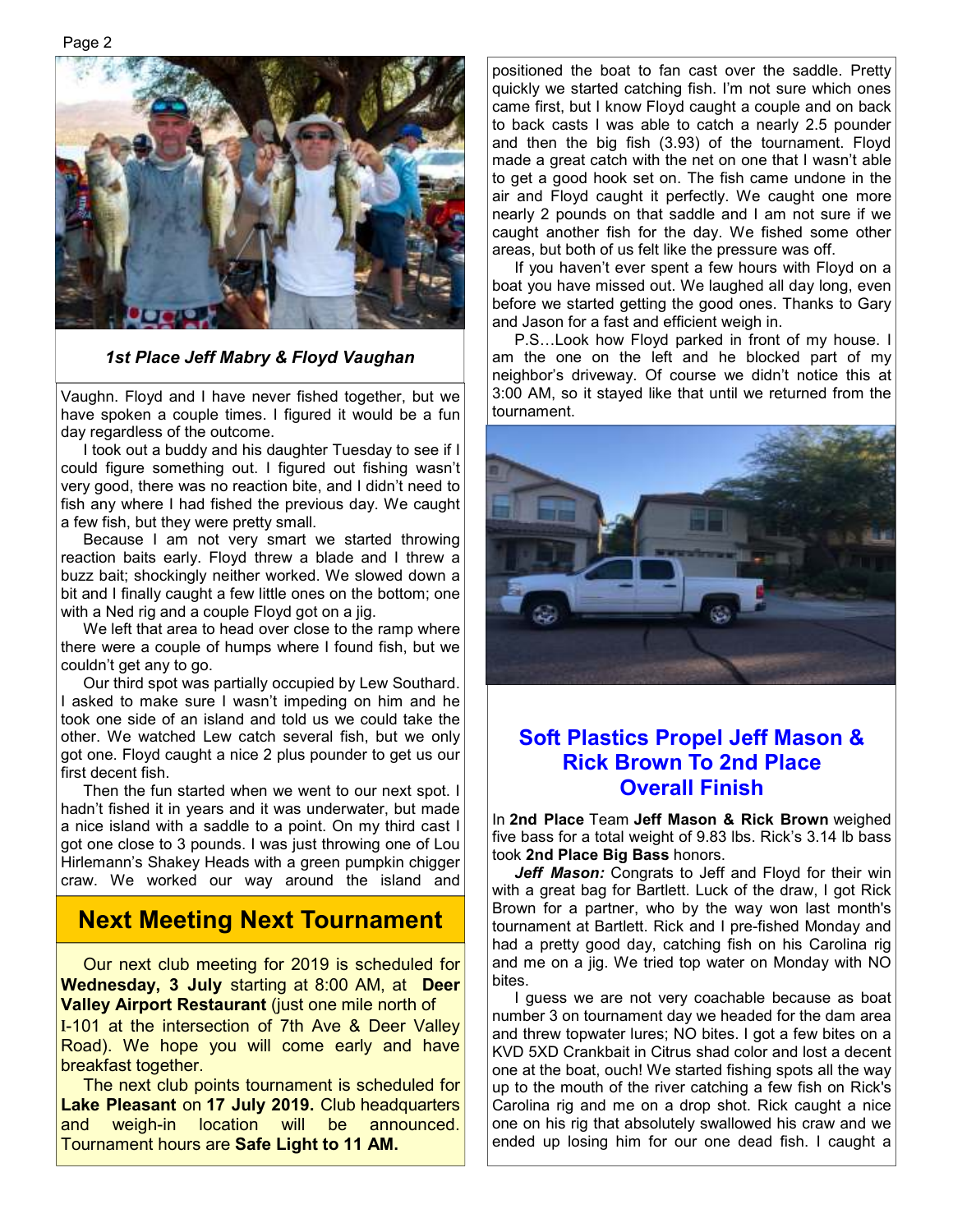

good keeper up the river on my first cast with a Keitech  $\frac{1}{2}$ oz jig and we proceeded to fill out our limit and started working back towards the launch ramp. We fished until about 9:45 and were in bad shape, with one dead fish and one other decent one, and three 1  $\frac{1}{2}$  pounders in the well.

 We stopped at a place we had fished earlier across from the boat ramp and started getting good bites on the Carolina rig and a drop shot. Rick caught the 2nd big fish of the tournament (3.14) on the craw, and I caught a good keeper on a drop shot and we also culled out our smaller fish from this spot. It is always a pleasure to fish with Rick and his "Magic Wand."

*Rick Brown*: When the pairings were announced I was super happy to get paired up with AOY Jeff Mason. I have been fortunate enough to fish with Jeff a few times since being in the club; we seem to do pretty well and always have a great time. I had some recent work done to my boat, so Jeff and I used prefishing on Monday as a test run for my boat. The boat ran great; big thanks to Ken Howden of Holiday Mobile Marine for getting it fixed. As far as prefishing, the result was topwater was out and plastics were in. On tournament day Jeff and I had a rough start. First spot nothing, 2nd spot Jeff had 2 crankbait fish come off, 3rd spot I gill hook a bass that dies pretty soon after and Jeff looses another fish on a drop shot (a good one). We didn't let this get us down, and I was confident that we would turn it around. We picked up a small limit on the next stop then Jeff put our first good 2 lber in the boat on a jig. In the last two hours of the tournament we upgrade several times by ounces, then finally I was able to catch a nice 3 lber using my old faithful chigger craw. Congrats to Jeff and Floyd for the win with a great bag of fish.

#### **Gary Senft & Howard Thomas Net 3rd Place**

Team **Senft & Thomas** weighed five bass for 9.44 pounds and took home **Third Place** honors.

 *Gary Senft:* Congrats to the winners for that big bag of fish. We started straight across from the ramp with spinner baits and cranks. Then we went to a couple more spots with no success. We then changed to brush hogs,



*2nd Place Rick Brown & Jeff Mason 3rd Place Gary Senft & Howard Thomas*

Texas rigs, and drop shot. I used watermelon candy for my brush hogs and green pumpkin for my drop shot with morning dawn worms. We made many stops working our way up to the river catching a lot of fish and culling. We ended our day up the river by Ship Rock and headed back to the ramp at 10.40. We were lucky to catch three fish over 2 lbs to make our 9.44 lb bag. It was fun fishing with Howard again. Thanks to the weight in team for doing such a good job.

*Howard Thomas:* Great day on the lake with Gary Senft. How could it not be; the man lives on Lake Bartlett. Have you ever fished with a man that knows the fishes' names? He knows his stuff. Next to Jeff Mason he's the best draw I have had all year. It's hard not to catch fish with that kind of knowledge of the lake. With that all said we had a fun day on the lake fishing. We started out on the point across from and left from the ramp. Trying a lot of different offerings we got no bites and moved on to spot #2 where Gary quickly put 3 fish in the boat. I had bites but could not hook-up. The fish were actually chomping my bait in half. I finally started catching when I listened to Gary and used his small craws in watermelon and his red worms. Knowledge is golden. Thanks for a great time on the water and sharing your knowledge with me. With Gary you might call it ledge fishing. Know-Ledge!

#### **Team Randy Gray & Jason Stanton Makes It Happen For 4th Place**

Taking home **4th Place,** Team **Randy Gray & Jason Stanton** weighed five fish for a total weight of 8.67 pounds.

*Randy Gray: Congrats to Jeff and Floyd, you waxed* us all with your 12.81 pounds. How did we catch our fish– very slowly. I give Jason full credit; once we finally got a limit (drop shot, Texas rig chigger craw), Jason went to a jig and got the two good fish we weighed in (it was my choice as to where we fished but he caught them). Then we managed to cull out a couple of real dinks to just make it to  $4<sup>th</sup>$  Place. Jason saved our bacon.

Jason Stanton: I would like to thank the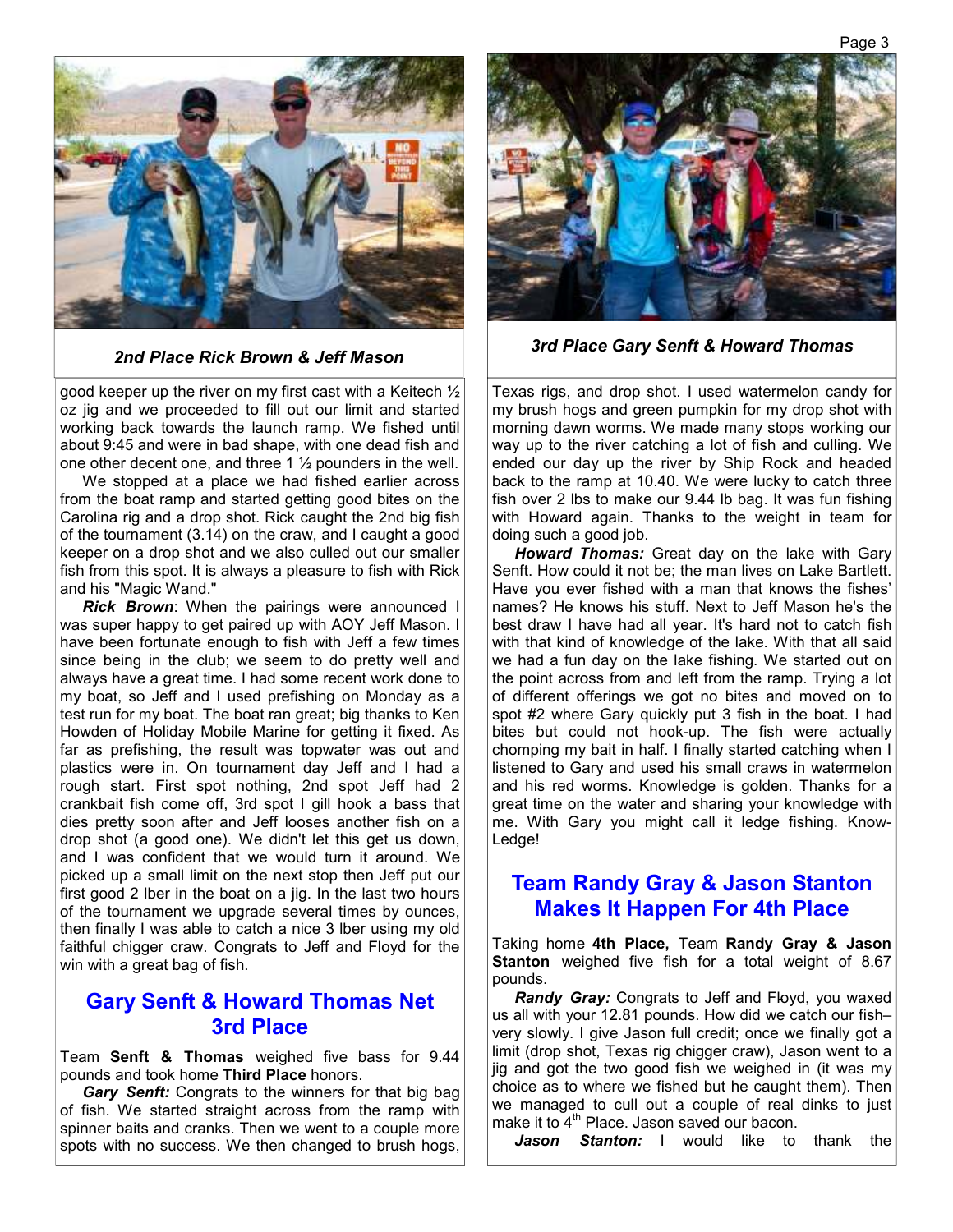administration for running such top notch events. Congratulations to Jeff and Floyd on an epic day at Bartlett Lake. I was paired with Mr. Randall Gray and had an awesome time with an extremely experienced fisherman. We bounced around most of the morning catching a little fish here or there on drop shots with 5150 worms. We had 4 fish on our way back from the river around 9 AM. We decided to fish "the nursery" area for a few casts. On my first cast with a Strike King Itsy Bitsy Bug jig I landed a two and a half pounder. We hung around the area for another 90 minutes and managed to upgrade two more fish including the 2.83 lber on jigs. We made a move and stopped at one main lake point on the way back to the ramp where Randall culled us up another half a pound with minutes left that made a huge difference based on how close it was below us. So glad we get new water next month.

### **Team Root & Spreitzer Earn 5th Place**

A five fish bag weighing 8.56 lbs was enough to earn Team **Roger Root & Luke Spreitzer** the **5th Place**  money.

 No catching report received from the team but here is a photo of them with their catch.



*5th Place Roger Root & Luke Spreitzer* 

### **Team Paul Ojala & Tom Savage Fish "Jigs And Rigs" To 6th Place**

Team **Paul Ojala & Tom Savage** weighed five bass for 8.44 pounds and took home **6th Place** honors.

*Paul Ojala*: First off I'd like to say it was great to get back out as a boater for this tournament. I had the

#### **Tournament Statistics**

Sixty-one men fished 6 hours each, bringing 148 bass to the scales for a total weight of 215.50 pounds with a 3.53 pound average total catch per fisherman. The average weight of each fish was 1.45 lbs. All but three fish were released back into the lake after weigh-in to fight again another day.



*6th Place Paul Ojala & Tom Savage* 

pleasure of fishing with Tom Savage and he definitely lived up to the savage part as he put a beating on me all day long. The day started off relatively slow for Bartlett standards with the bites being slow and me dumping the first fish flipping it into the boat. We moved to our second spot and almost immediately Tom put a decent keeper in the boat using a small finesse jig in a cinnamon color. He proceeded to boat a couple more before I was able to get my first fish in with a green pumpkin chigger craw "Carolina Rigged" we proceeded to get our limit and cull several times using the cinnamon colored jig and Carolina rigged Chigger craws. We ended up catching about 18 fish in 15 - 20 feet of water off a single point before we made our last move of the day. We worked a small rocky flat and Tom was able to make two more culls at that point. It was a great tournament and I couldn't have asked for a better co-angler to be on the boat with me.

*Tom Savage:* Congratulations to Jeff Mabry and Floyd Vaughn for a very impressive win. Paul Ojala and I caught most all of our fish at one spot, a point near the no-wake buoys. We caught around 18 to 20 fish total, upgrading an ounce or two at a time. We caught our fish using jigs and Carolina rigs. Thanks Paul, I really enjoyed fishing with you, and hope we can do it again.

#### **Hobby Nelson & Pat Johnstonbaugh Have Top Water Fun On Way To 7th Place Overall Finish**

**Team Hobby Nelson & Pat Johnstonbaugh** weighed five bass for a total weight of 6.36 lbs.

*Pat Johnstonbaugh:* An impressive bag was caught by **Jeff Mabry & Floyd Vaughan**, good job guys! Finding the big fish was amazing as well. I had prefished the weekend before and tried a number of things such as cranks, spinnerbaits and paddle tails but I had my best luck with dropshots and Carolina rigs so that remained the focus for me on game day.

 We started in the main lake and the bite was slow even though we saw other boats catching a few. We tried humps, rocky shores, and coves but just couldn't put anything together right away. Eventually I caught a couple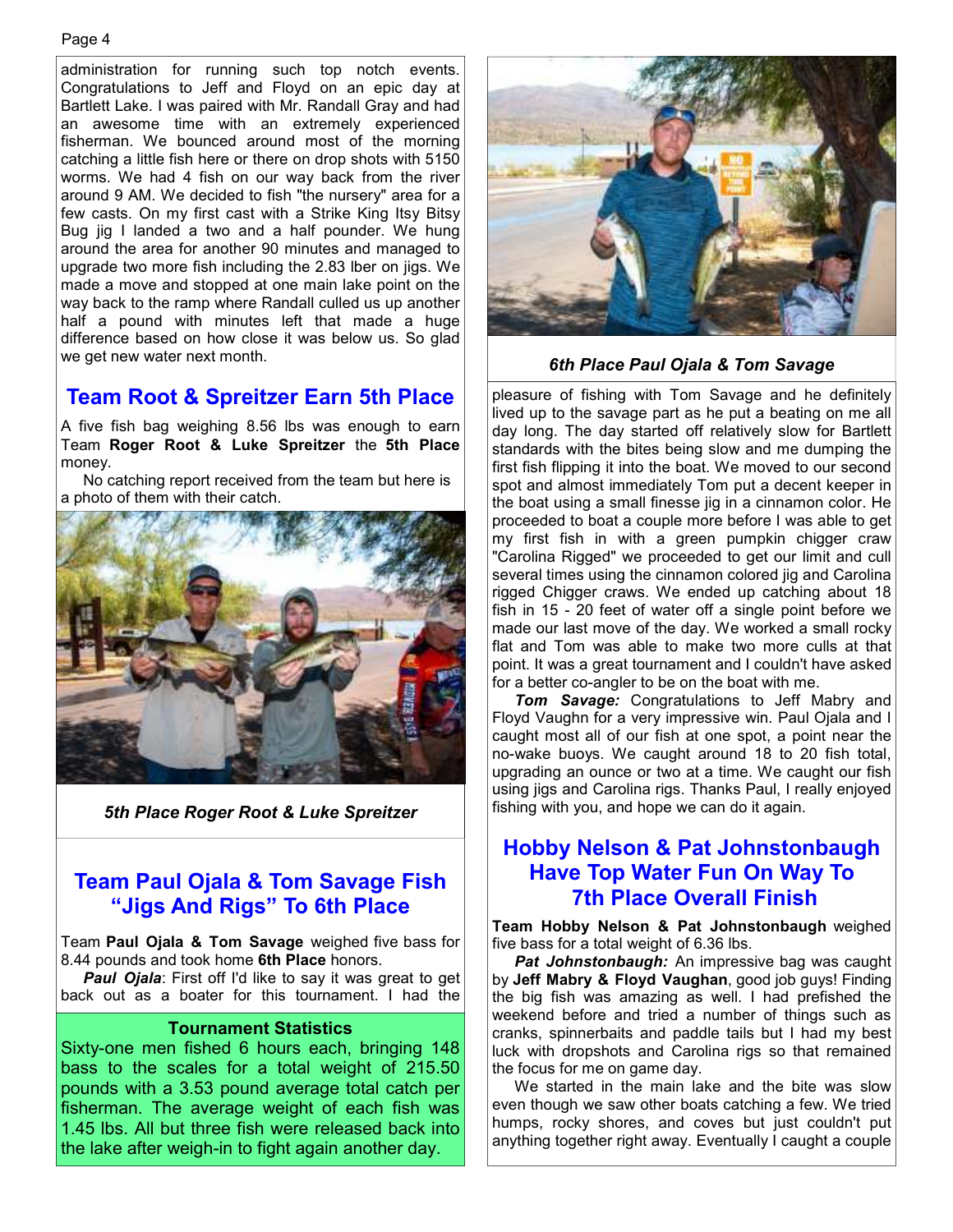

*7th Place Pat Johnstonbaugh & Hobby Nelson*

of Carolina rig fish and early morning we migrated halfway up the river. Fish seemed to be in the 10 to 15 foot depths. Attempts with a Roboworm on a shaky head ended with no bites so I changed to a dropshot equipped with a 5150 green straight tail worm resulting in a single fish. Hoping to get some bigger fish I changed to craws. I tied on a Chigger craw with a skirt and a 3/8 oz weight but it was falling too slow and wasn't staying on the bottom so I went to the set-up I had luck with prefishing and that was a Carolina rigged brush hog, watermelon, Chartreuse dipped tail, 3/8 oz weight and that caught most of my fish in roughly 10 feet of water.

 Although I was having some luck, it was my boater Hobby Nelson who came through for us. It was fun seeing him catch a bigger fish totally blowing up his topwater bait and later he landed a 2-1/2 pounder in the main lake



*8th Place John Hilland & Richard Brookins* 

which enabled us to make a paycheck. He really saved our day. One cool thing we saw was a bobcat on shore stalking a bird in the water and successfully jumped in the water to catch that bird. Even though I didn't see the actual catch, I saw all the feathers in the water and the bobcat on shore with his prize in his mouth. Anyways, thanks Hobby, I really enjoyed fishing with you and thanks to our fantastic, hard working staff, and to Bartlett Lake for again providing a challenging and enjoyable event.

#### **Team John Hilland & Richard Brookins Take 8th Place By Less Than One Ounce**

Five fish weighing 8.30 lbs was enough to earn Team **John Hilland & Richard Brookins** the **8th Place** money.

*John Hilland:* Congrats to Jeff and Floyd on a great Bartlett bag, nice job guys. I had the pleasure of fishing with Richard Brookins, we fished together in January at Pleasant and he caught our only fish. This month I was able to help a little more and not have Richard carry me. We started off our day just south of the Yellow Cliffs. I was throwing a top water lure and Richard a jig. Richard put our first fish in the boat right away, a few minutes later I caught our best fish on a walking bait. We continued in that area both throwing jigs and Carolina rigs and had a limit in the boat by 6:30. We spent the rest of the day hitting numerous spots trying to cull what we had. Our best results came on a jig and Carolina rigged Brush Hogs fished around 10 to 20 feet deep off main lake areas. Thanks again to all that help put on such great events each month. See you in July!

*Richard Brookins:* I had the pleasure of fishing with John Hilland on his new Skeeter boat. What a sweet ride. We started off fishing jigs and then John switched to a top water bait and caught our largest fish. This motivated John who went on to fill our limit and hook a catfish even though it was not big enough to win the Goon Fish prize. I struggled loosing a few fish and missing too many. All in all it was a great day with a great bunch of folks.

#### **9.42 Pound Catfish Wins Goon Fish Prize for Team Greg Prather & Tom Atherton**

*Tom Atherton:* I caught the 9.42 lb flathead catfish

*Goon Fish Prize-Tom Atherton & Greg Prather* 



throwing a Strike King 5XD crankbait, in Chartreuse Shad color, on 10 lb Seagar Abrazx line, fishing east of the dam in about 12 feet of water. That fish sure fought hard.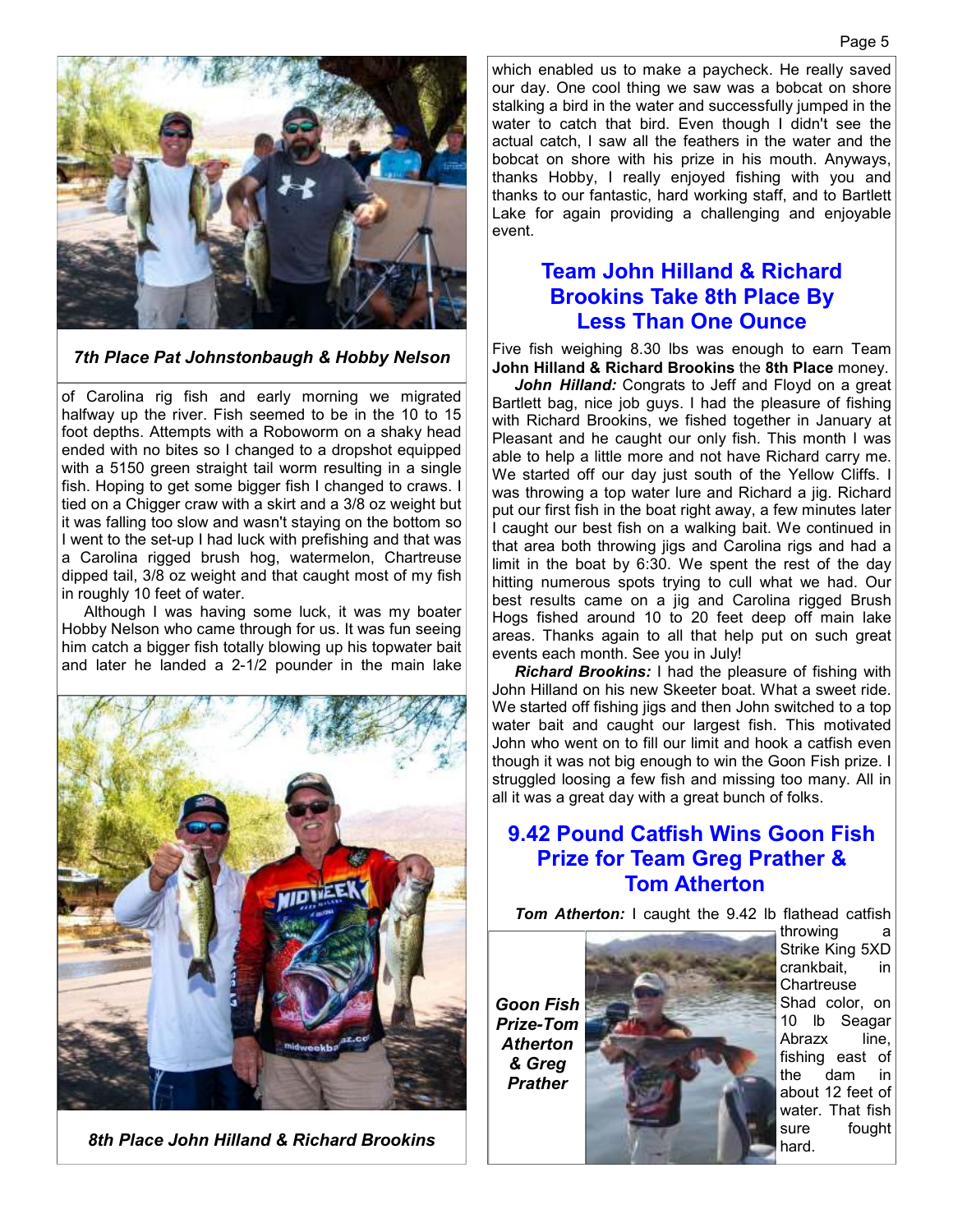Page 6



#### **Weighing-In**  *By Gary Martlage*  **Tournament Director**

 Another tournament in the record books. The teams brought in the usual Bartlett fish, except for the winners, Mabry and Vaughan. A great sack of fish! Congratulations to the team.

 Everything seemed to go as usual, as the weigh team worked hard on a hot day. Special thanks to Jason Stanton for stepping up to be showered by the fish tank. Again, thanks to Tom A, Tom S, and our new photographer - Greg Utton.

 One point of criticism is the start of the tournament. I noticed that some teams did not go by the start boat, as their number was called. We need to go by the start boat in order to idle out from the team in front of you. It is not permitted to start from 50 yards out, and not going in order. I will be watching for boat infractions next tournament, and will not tolerate a team not following the rules. Find who is in front of you, and idle out in numerical order, as the rule states. Infraction of rules during a tournament may result in disqualification.

 Let's all have a great showing at Lake Pleasant in July, hope to see you there!

### **Definitions**

*Live bait*: the biggest fish you got to handle all day.

*Thumb:* a temporary hook holder.

**Sinker**: a weight hopefully big enough to knock out any fish on the way to the bottom so that it floats to the surface.

*Fishing rod:* a stick with a worm on one end and a fool at the other.

*Truth:* when one fisherman calls another fisherman a liar.

*"Angling"* is the name given to fishing by people who can't fish.

**Fishing** is not a matter of life and death. It is much more important than that.

## **A Fisherman's Prayer**

**G**od grant that I may live to fish until my dying day, **A**nd when the final cast is made **A**nd life has slipped away, **I** pray that God's great landing net **W**ill catch me in its sweep, **A**nd in His mercy, God will judge me **B**ig enough to keep.

# **Bassin' Basics**

 **Ledges - Fish Light Lures** - In clear-water lakes, bass often hold in the shade created by an overhanging ledge along a rocky shoreline. To catch these suspended fish use a lure that sinks slowly enough to entice strides as it falls past the holding fish.

 Because it falls slowly and erratically, an ultra light tube lure is an obvious choice. A key to fishing a tube lure is to watch your line as it sinks. Fish often hit the tube lure on a slack line, so you'll "see" strikes that you're not able to feel. Try to match the tube lure to the color and size of primary baitfish in the water you're fishing.

**Riprap - Fish Rocks Early** - Riprap is an ideal spot to catch bass anytime of the year, but it's especially good structure in early spring. The light-colored rocks absorb heat from the sunshine. So a riprap shoreline may be significantly warmer than a nearby dirt bank. Fish the riprap with a crankbait, casting parallel to the bank and reeling fast enough so the lure periodically bounces against the rocks.

 **Try Night Moves -** Put the night moves on summertime bass to get away from daytime crowds of water-skiers and beat the summer heat. Bass often feed at night on any moon phase, but night fishing five days either side of the full moon makes it easier for the angler to see. Night fishing is particularly good for big bass. Expect to catch fish on the same deep-water structure that produces bass during daylight hours. Fish also become active along shorelines and will attack black spinnerbaits or topwater plugs.

**Watch The Birdies -** Most fishermen recognize the frenzy of seagulls working over schools of feeding fish, a phenomenon that often occurs on inland lakes where bass chase shad to the surface. A less obvious indicator of schooling fish is the presence of a great blue heron that seems reluctant to leave a perch on a stump or log, despite the nearness of a fishing boat.

 Herons typically feed on small fish by wading the shallows, but they quickly learn where and when bass are schooling on shad and sit patiently waiting for the action to occur. The heron then feeds by picking up dead or crippled baitfish left on the surface by aggressively feeding bass and occasionally grabs a small bass that ventures too near its perch. Fall is prime time to watch the birdie.

#### *FISHERMAN'S HOROSCOPE*

**Gemini (May 22-Jun 21) - The Fishing Pole**  With Gemini ruling your life, you are well aware of the duality of existence. You'd do well to remember that there's a fine line between fishing and just standing on the shore looking like a dope.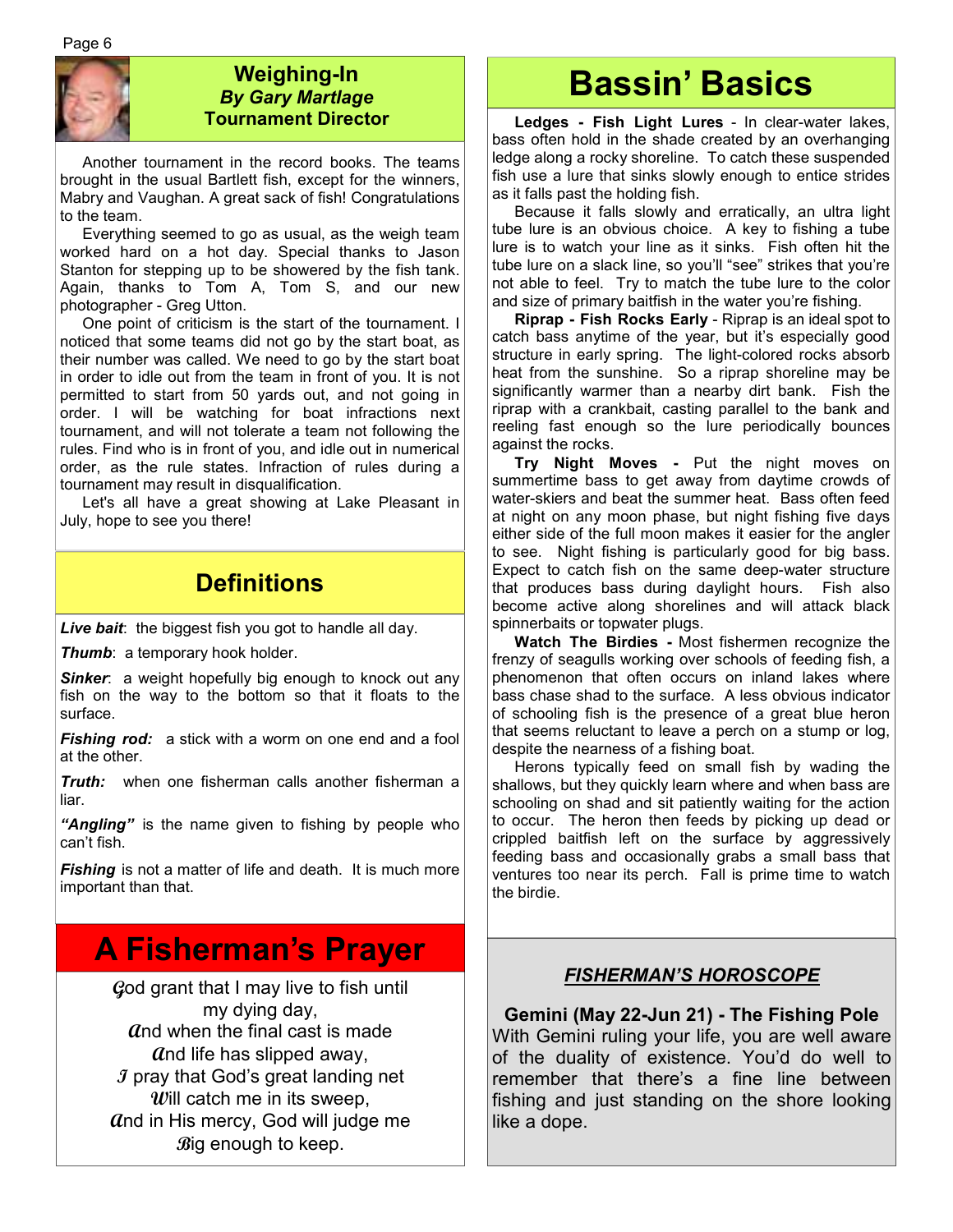#### Page 7

# Photo Scrapbook - Lake Bartlett- June 19, 2019